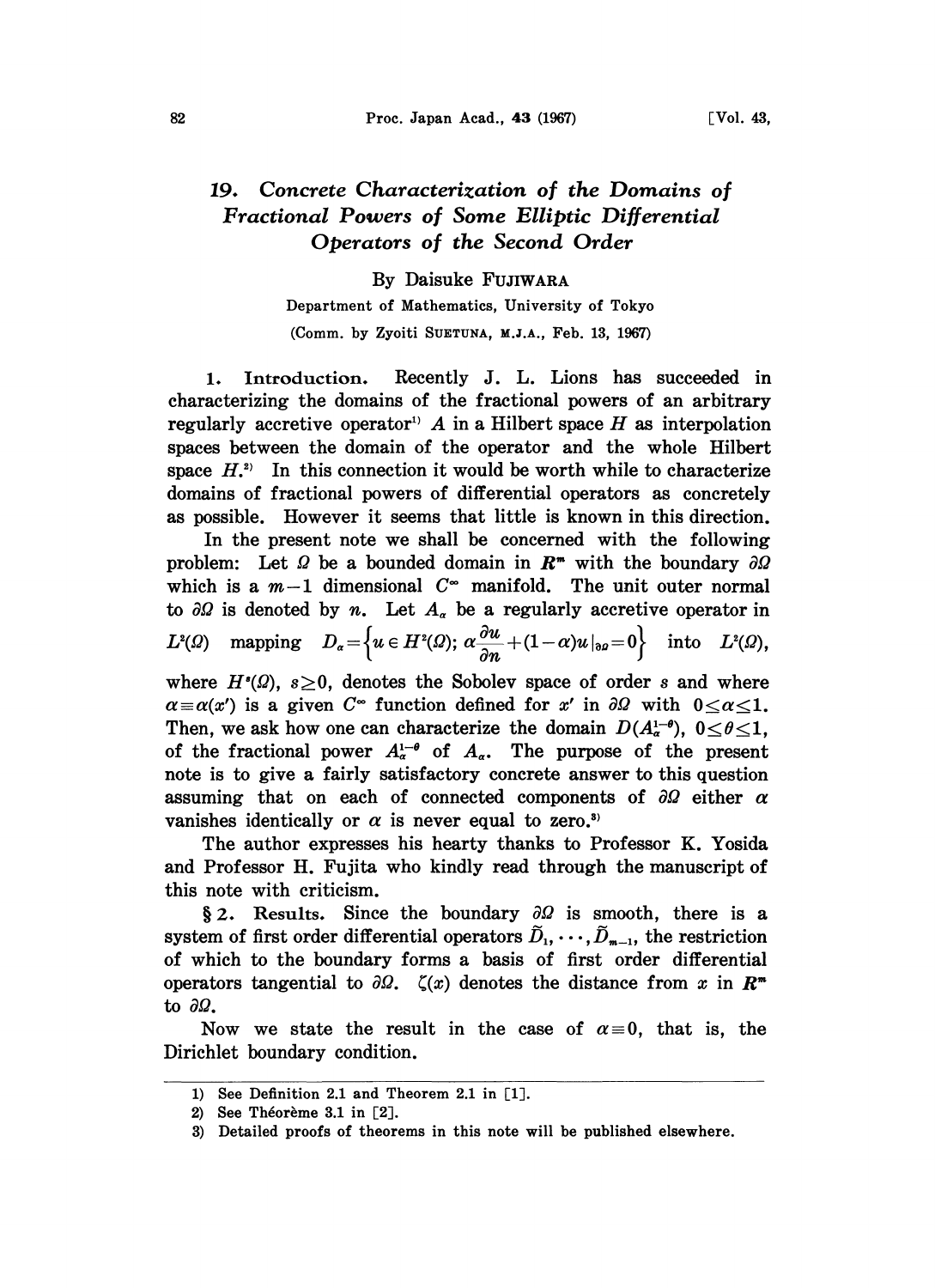Theorem 1.<sup>4)</sup> If  $\alpha$  vanishes identically on  $\partial\Omega$ , then the domain  $D(A_0^{1-\theta})$  of the fractional power  $A_0^{1-\theta}$ ,  $0 \le \theta \le 1$ , of  $A_0$  is given by

 $\mathtt{(a)} \quad D(A_\mathtt{0}^{1-\theta})\!=\!E^{\mathtt{(0,2(1-\theta)}}(\varOmega)\!=\!H^{\mathtt{2(1-\theta)}}(\varOmega), \qquad 0\!\leq\! 1\!-\!\theta\!\leq\!\frac{1}{\!-\!\theta},$ (b)  $D(A_0^{1/4}) = E^{0,1/2}(Q) \subset H^{1/2}(Q),$ (c)  $D(A_0^{1-\theta}) = E^{0,2(1-\theta)}(\Omega) = H_{r_0}^{2(1-\theta)}(\Omega), \qquad \frac{1}{4} < 1 - \theta < \frac{1}{2},$ ( d )  $D(A_0^{1/2}) = E^{1,0}(\Omega) = H^1_{r_0}(\Omega),$ (e)  $D(A_0^{1-\theta}) = E^{1,2(1-\theta)-1}(\Omega) = H_{\tau_0}^{2(1-\theta)}(\Omega), \quad \frac{1}{2} < 1 - \theta < \frac{3}{4},$ ( f )  $D(A_0^{3/4}) = E^{1,1/2}(\Omega) \subset H_{r_0}^{3/2}(\Omega)$ ,  $\text{and}\quad D(A_0^{1-\theta})\!=\!E^{1,2(1-\theta)-1}\!=\!H^{2(1-\theta)}_{\tau_0}(\varOmega),\qquad \frac{3}{4}\!<\!1\!-\!\theta\!<\!1.$ (h)  $D(A_0) = H_{T_0}^2(\Omega)$ , where,  $E^{1,s}(Q) = \{y \in H^{1+s}(Q): \sum_{n=1}^{m-1} \tilde{K}^2(\tilde{D},y) < \infty\},$  0<8<1

and where 
$$
H_{r_0}^*(\Omega) = \{u \in H^*(\Omega); u|_{\partial \Omega} = 0\}, \qquad s > \frac{1}{2}.
$$

In the case of non zero  $\alpha$ , we have the following Theorem 2, where we have extended the function  $\alpha$  over to  $\overline{Q} = \Omega + \partial \Omega$  appropriately.

Theorem 2. If  $\alpha$  never vanishes on the boundary  $\partial\Omega$ , then the domain  $D(A_{\alpha}^{1-\theta})$  of the fractional power  $A_{\alpha}^{1-\theta}$ ,  $0 \le \theta \le 1$ , of the operator  $A_{\alpha}$ , is given by

(a)  $D(A_\alpha^{1-\theta})=H^{2(1-\theta)}(\Omega)$ ,  $0\leq 1-\theta<\frac{3}{4}$ , (b)  $D(A_{\alpha}^{3/4})=M_{\alpha}^{3/2}(\Omega)\subset H^{3/2}(\Omega),$  $\hskip -3cm \begin{array}{ll} \hbox{ } & \hbox{ } \hbox{ } & \hbox{ } \end{array} \begin{aligned} & D(A_\alpha^{1-\theta})\hskip -3cm = & M_\alpha^{2(1-\theta)}(\varOmega) = H_\alpha^{2(1-\theta)}(\varOmega), \qquad \frac{3}{4} \hskip -3cm < & \hbox{ } \end{aligned} \begin{aligned} & \hskip -3cm \hbox{ } & \hskip -4cm \hbox{ } & \hskip -4cm \hskip -4cm \hskip -4cm \hskip -4cm \hskip -4cm & \hskip -4cm \hskip -4cm \hskip -4cm & \hskip -4cm \hskip -4cm \hskip -4cm & \$ ( d )  $D(A_{\alpha}) = H_{\alpha}^{2}(\Omega),$ 

where

$$
M^{1+s}_\alpha(\varOmega)\!=\!\Big\{ \!u\in H^{1+s}(\varOmega); \,\Big\{\zeta(x)^{-2s}\left|\Big(\alpha(x)\frac{\partial u(x)}{\partial \zeta}+(1\!-\!\alpha(x))u(x)\Big)\right|^s\!dx\!<\!\infty\Big\},\\ \!0\!<\!s\!<\!1,
$$

4) In the case of  $0<1-\theta<\frac{1}{2}$ ,  $1-\theta+\frac{1}{4}$ , the result was essentially known. See Théorème 5.1 of [3].

5) Therefore  $D(A_{\alpha}^{1-\theta})$  is free from the boundary condition in this case. This was already proved in the case of  $0<1-\theta<\frac{1}{4}$ , by a more general method. See [2], [4].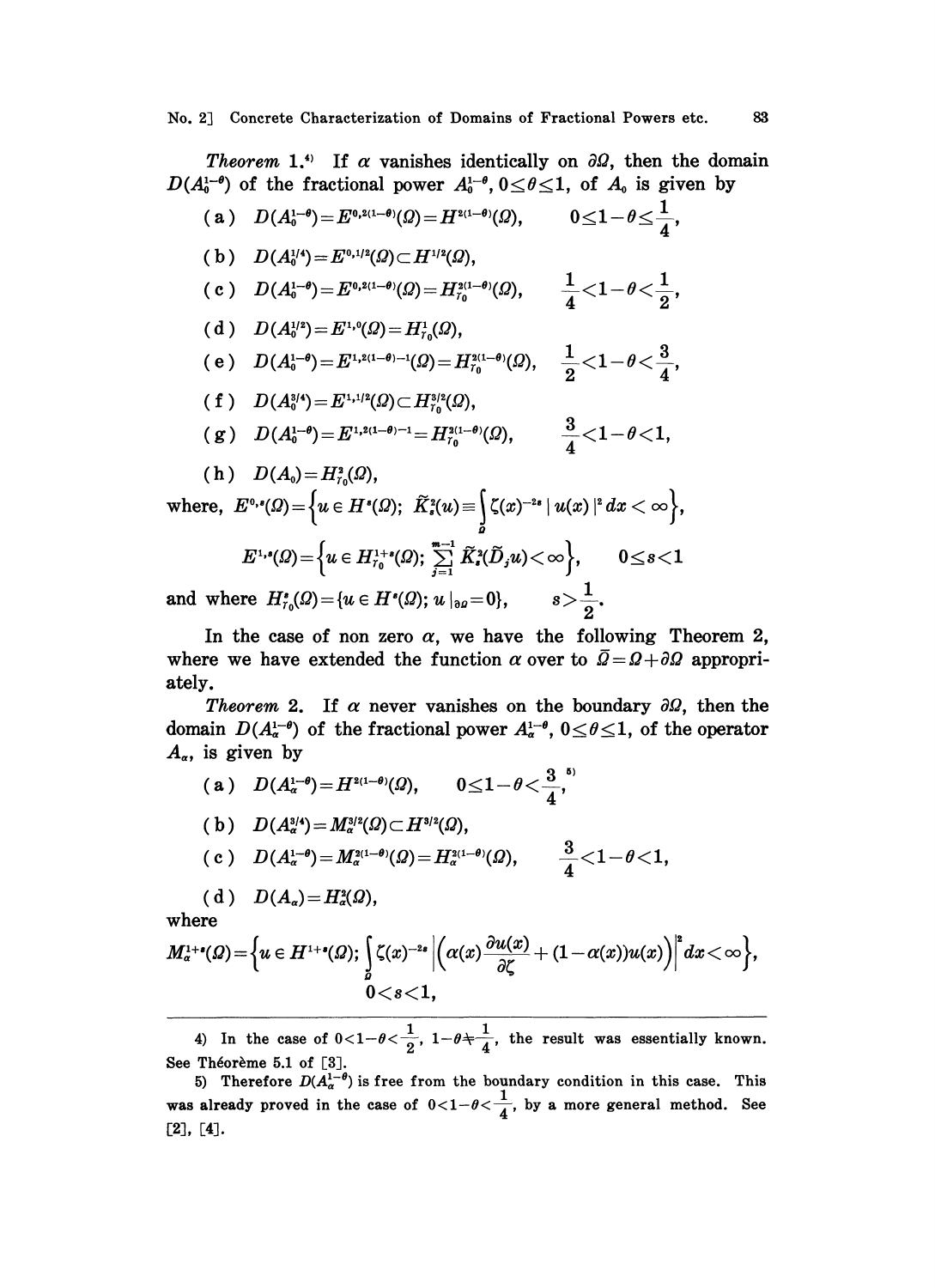## 84 D. FUJIWARA [Vol. 43,

and 
$$
H_a^*(\Omega) = \Big\{ u \in H^*(\Omega); \ \alpha \frac{\partial u}{\partial n} + (1 - \alpha) u \big|_{\partial \Omega} = 0 \Big\}, \qquad \frac{3}{2} < s.
$$

Since it is rather lengthy, we omit the full statement of our result for the general case, where  $\partial\Omega$  consists of more than one connected components and  $\alpha$  vanishes identically on some of them and never vanishes on the other. The result for the general case is a simple consequence of Theorems 1, 2, and the following.

Theorem 3. Take any  $\theta$  in  $0 \le \theta \le 1$ , then a function u belongs to  $D(A_{\alpha}^{1-\theta})$  if and only if  $\varphi u$  belongs to  $D(A_{\alpha}^{1-\theta})$  for any  $\varphi$  in  $C^{\infty}(\overline{\Omega})$ with  $\frac{\partial \varphi}{\partial n}\Big|_{\partial p}=0$ .

Corollary. Let G be any relatively compact open subset in  $\Omega$ and let  $W_g^*$  be the space of functions of  $H^*(\Omega)$  vanishing outside G. Then  $W^{2(1-\theta)}_{\sigma}$ ,  $0<\theta<1$ , is contained in the domain  $D(A^{1-\theta}_{\sigma})$ , whatever  $\alpha$  may be. Moreover we have, for some constant  $c > 0$ ,<br>  $||u||_{p(A_{\alpha}^{1-\theta})} \leq c ||u||_{H^{2(1-\theta)}(\rho)},$  for all u in  $W_{\sigma}^{2(1-\theta)}$ .

$$
||u||_{p(A^{1-\theta})} \leq c ||u||_{H^{2(1-\theta)}(\rho)}, \qquad \text{for all } u \text{ in } W^{2(1-\theta)}_{\sigma}.
$$

Here and hereafter C denotes generic constants and  $||u||_r$ denotes the norm of a function  $u$  in a function space  $V$ .

§ 3. Outline of the proofs. We begin with the proof of Theorem 3. The if part of the assertion follows from the facts that there exists a partition of unity  $\{\varphi_j\}_{j=1}^N$  satisfying  $\left|\frac{\partial \varphi_j}{\partial n}\right|_{\partial \varphi}=0$ ,  $1 \le j \le N$ , and that the domain  $D(A_\alpha^{1-\theta})$  is a linear space.

Since the multiplication operator  $\varphi$  continuously maps  $L^2(\Omega)$ into  $L^2(\Omega)$  and  $D_{\alpha}$  into  $D_{\alpha}$  respectively, this also maps  $D(A_{\alpha}^{1-\theta})$  into  $D(A_{\alpha}^{1-\theta})$  continuously.<sup>6)</sup>

*Proof of Theorems* 1 and 2. Although the half space  $R_{+}^{m} = \{x \}$ (x',  $x_m$ ) |  $x' \in \mathbb{R}^{m-1}$ ,  $x_m > 0$ } is unbounded, we shall first prove Theorems 1 and 2 in the case that  $Q = \mathbb{R}^m_+$ . Introduce the following maps and  $\mu$ ;

$$
\lambda: L^{2}(R_{+}^{m}) \to L^{2}(R_{-}^{m}), \qquad \lambda u(x', x_{m}) = \begin{cases} u(x', x_{m}), & x_{m} > 0 \\ -u(x', -x_{m}), & x_{m} \leq 0, \end{cases}
$$
  

$$
\mu: L^{2}(R_{-}^{m}) \to L^{2}(R_{+}^{m}), \qquad \mu v(x', x_{m}) = \frac{1}{2} [v(x', x_{m}) - v(x', x_{m})]|_{R_{+}^{m}}.
$$

Then  $\lambda$  maps  $D_0 \equiv D(A_0)$  continuously into  $H^2(\mathbb{R}^m)$  and  $\mu$  maps  $H^2(\mathbb{R}^m)$ into  $D_0$  continuously. Moreover,  $\mu \circ \lambda$  is the identity. Interpolating these maps, we have

(1) 
$$
\| \lambda u \|_{H^{2(1-\theta)}(R^{m})}^2 \leq c \| u \|_{D(A_0^{1-\theta})}^2, \qquad (u \in D(A_0^{1-\theta}),)
$$
 and

<sup>6)</sup> Here we have used the fundamental theorem due to J. L. Lions that  $D(A_{\alpha}^{1-\theta})$  is an interpolation space between  $D_{\alpha}$  and  $L^2(\Omega)$ . See Théorème 3.1 in [2].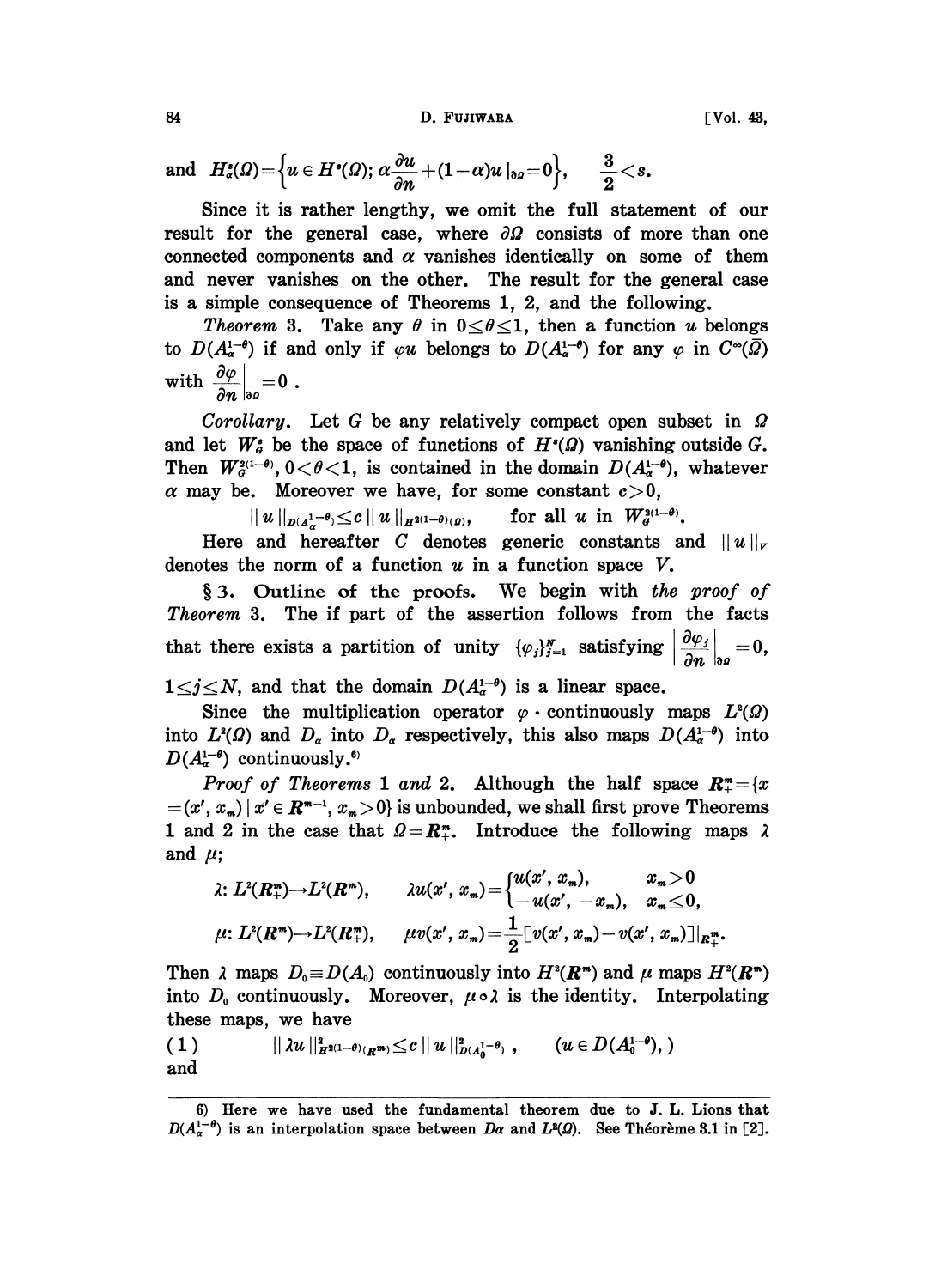No. 2] Concrete Characterization of Domains of Fractional Powers etc. 85

(2) 
$$
|| \mu v ||_{D(A_0^{1-\theta})}^2 \le c || v ||_{H^{2(1-\theta)}(R^m)}^2
$$
 (v  $\in H^{2(1-\theta)}(R^m)$ ).<sup>7</sup>  
Replacing v in (2) by  $\lambda u$  and using (1), we have  
(3)  $c^{-1} || u ||_{D(A_0^{1-\theta})}^2 \le || \lambda u ||_{H^{2(1-\theta)}(\mathbb{R}^m)}^2 \le c || u ||_{D(A_0^{1-\theta})}^2$   
for all u in  $D(A_0^{1-\theta})$ .  
Recall that for any u in  $H^s(R^m)$ ,  $s \ge 0$ ,  
 $\left\| || v ||_{H^{s}(R^m)}^2 = \sum_{|\alpha| \le s} || D^{\alpha} v ||_{L^{2}(R^m)}^2$ , if s is an integer,  
and  
(4)  $|| v ||_{H^{s}(R^m)}^2 = || u ||_{H^r(R^m)}^2 + \sum_{|\alpha| = r} \int_{R^m \times R^m} \frac{|| D^{\alpha} v(x) - D^{\alpha} v(y) ||^2}{|x - y|^{m + 2\theta}} dx dy$   
if  $s = r + \theta$  with  $0 < \theta < 1$ , and r is an integer.  
Put  
(5)  $I_{\theta}^2(u) = \iint \frac{|| u(x) - u(y) ||^2}{|x - y|^{m + 2\theta}} dx dy$ ,

$$
(6) \tJ_{\theta}^{2}(u)=\iint\limits_{R_{+}^{m}\times R_{+}^{m}}\frac{|u(x)+u(y)|^{2}}{||x'-y'|^{2}+|x_{m}+y_{m}|^{2}|^{(m+2\theta)/2}}dx dy
$$

and

(7) 
$$
K_{\theta}^{2}(u) = \int_{R_{+}^{m}} x_{n}^{-2\theta} |u(x)|^{2} dx.
$$

Then we have

(8) 
$$
4\kappa_{\theta}^2 K_{\theta}^2(u) \leq J_{\theta}^2(u) + I_{\theta}^2(u) \leq I_{\theta}^2(u) + 4\kappa_{\theta}^2 K_{\theta}^2(u), \qquad 0 < \theta < 1,
$$
 where

$$
\kappa_{\theta}^2 = \int_0^{\infty} (1+t)^{-1-2\theta} dt \int_{R^m-1} \frac{dy'}{(|y'|^2+1)^{(m+2\theta)/2}}.
$$

Replace v in (4) by  $\lambda u$ ,  $u \in D(A_0^{1-\theta})$ , and estimate the right hand side by means of (8) if necessary. Then, taking account of (8), we can establish Theorem 1 in the case of  $\mathcal{Q} = \mathbb{R}^m$  by a standard argument.

A similar argument can be applied in order to prove Theorem 2 in the case that  $\Omega = \mathbb{R}^n_+$ , and that  $\alpha$  is identically equal to 1.<br>
Actually, instead of  $\lambda$  and  $\mu$ , we use<br>  $\nu: L^2(\mathbb{R}^n_+) \to L^2(\mathbb{R}^m_+)$ ,  $\nu u(x', x_m) = \begin{cases} u(x', x_m), & x_m \ge 0 \\ u(x' - x_n) & x > 0 \end{cases}$ Actually, instead of  $\lambda$  and  $\mu$ , we use

$$
\nu: L^{2}(R_{+}^{m})\to L^{2}(R_{-}^{m}), \qquad \nu u(x', x_{m})=\begin{cases} u(x', x_{m}), & x_{m}\geq 0 \\ u(x', -x_{m}), & x_{m}<0, \end{cases}
$$

$$
\pi: L^{2}(R_{-}^{m})\to L^{2}(R_{+}^{m}), \qquad \pi v(x', x_{m})=\frac{1}{2}\big[\nu(x', x_{m})+v(x', -x_{m})\big]\big|_{R_{+}^{m}}.
$$

Then we resort to the following technic. Let  $f(t)$  be a function  $\pi: L^{n}(\mathbf{R}^{m}) \rightarrow L^{n}(\mathbf{R}^{m}_{+}),$   $\pi v(x', x_{m}) = \frac{1}{2} \left[ \nu(x', x_{m}) + v(x', -x_{m}) \right] |_{\mathbf{R}^{m}_{+}}.$ <br>Then we resort to the following technic. Let  $f(t)$  be a function<br>in  $C^{\infty}(\mathbf{R}^{1})$  such that  $\frac{1}{2} \leq f(t) \leq 3$ , and  $f(t) = t$ of  $t=1$ . Since  $\alpha$  never vanishes on  $R^{m-1}$  by the assumption, the of  $t=1$ . Since  $\alpha$  never vanishes on  $\mathbb{R}^{m-1}$  by the assumption, the map  $\gamma: u \rightarrow f(\exp\left(-\frac{1-\alpha(x')}{\alpha(x')}x_m\right))u$  gives isomorphism mappings

<sup>7)</sup> See footnote 6) and recall that

 $H^{s_1(1-\theta)+s_2\theta}(Q) = T(H^{s_1}(Q), H^{s_2}(Q); 2, \theta), \qquad 0 < \theta < 1.$